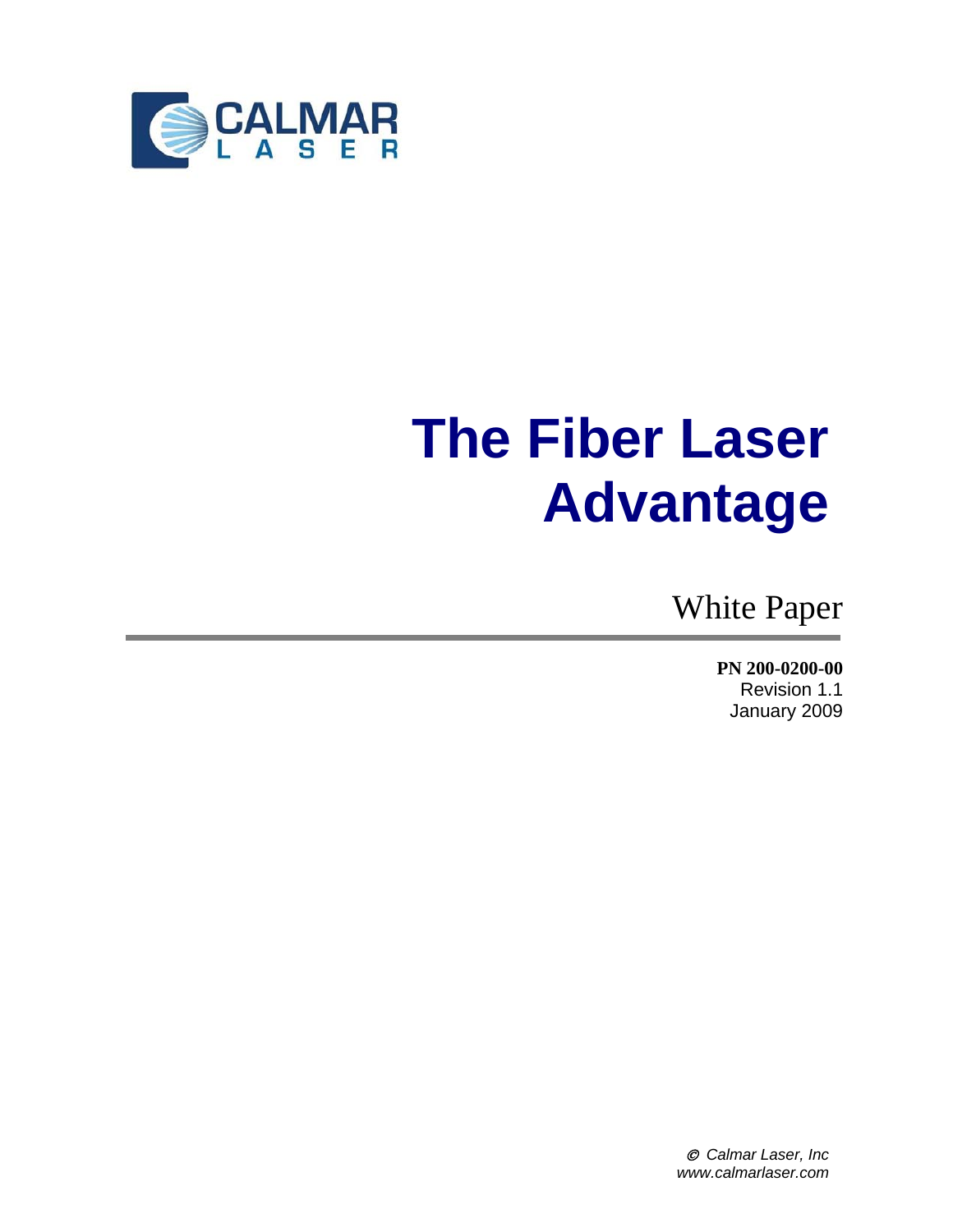

#### **Overview**

With the fiber optics revolution for telecommunications in the 1980s, fiber optical technology became increasingly more advanced and higher quality. The telecommunications boom in the late 1990's resulted in a dramatic boost to the technical capability of fiber optical technologies and associated optoelectronics. Radical improvements were made in superb quality, very long lifetime, and reduced price for many components: pump diode lasers, coupling, beam combiners, rotators, Bragg fiber filters, modulators, and detectors. Also, the fibers themselves have seen significant innovation over the last decade, with commercial availability of larger cores for higher power, double-clad fibers for multimode pumping, producing single mode lasers, and photonic band gap fibers for even more flexibility of fiber parameters.

The advances in these fiber optical technologies were originally targeted to communication transport applications. Nevertheless, the reliability, compactness, cost, and quality advantages also have merit for creation of novel optical sources. Hence the origin of many companies based on developing fiber lasers, with Calmar Laser one of the first, incorporated as Calmar Optcom in 1996.

In the last decade, companies such as IPG have been very successful in developing fiber laser technology for high power industrial applications. Although small core diameter fibers would seem an odd choice for kilowatt machining applications, they can indeed handle the CW power with superior heat dissipation. Also, the fiber laser reliability is a critical deciding factor in industrial applications.

Companies such as Calmar Laser have focused more on ultrafast applications of optical fiber lasers. For these applications, the peak optical power in a small fiber core diameter creates many nonlinear issues relative to the solid state. But these issues are not all detrimental, and can often be used to advantage, such as to broaden or shift a spectrum as needed.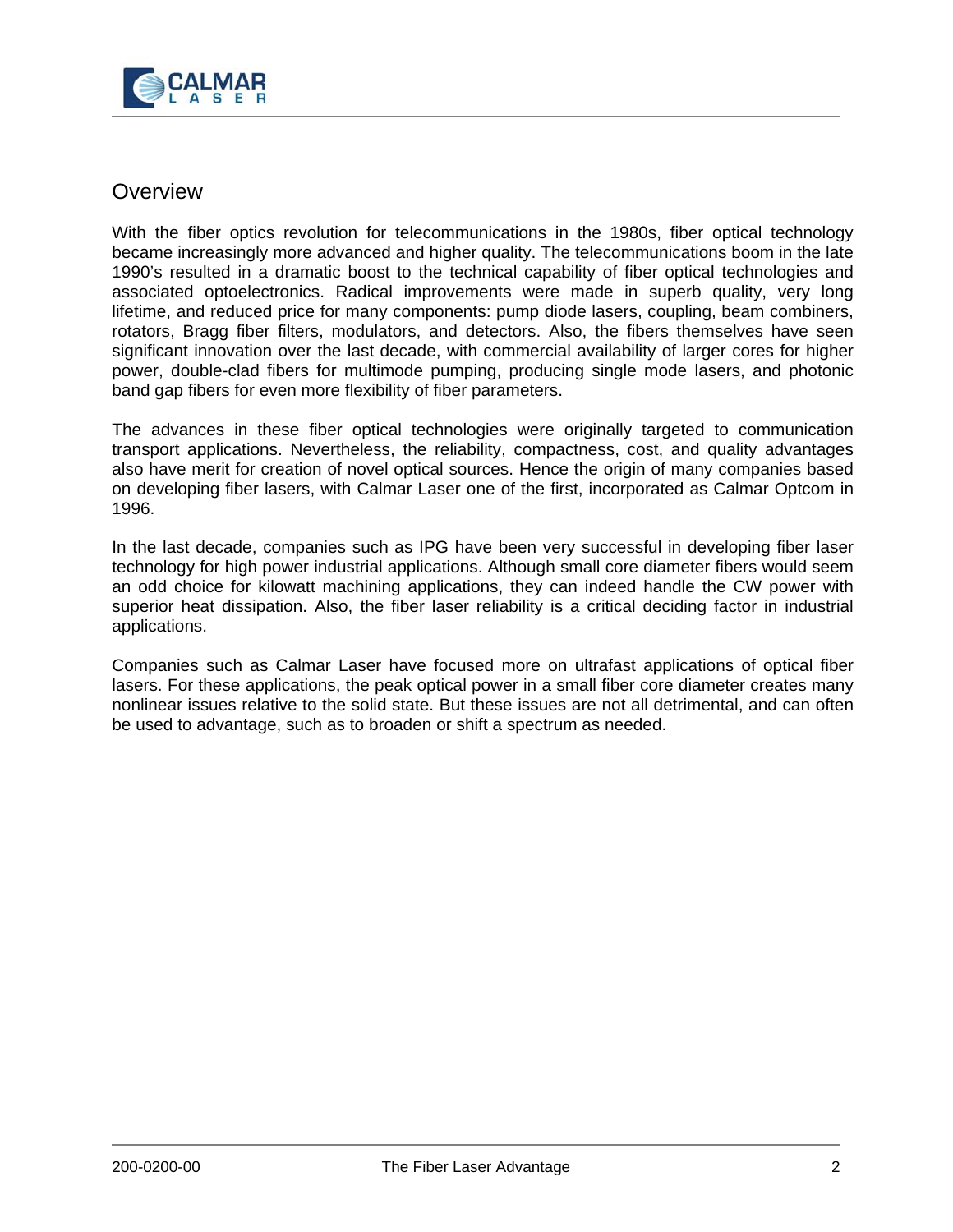

### Fiber Lasers versus Solid State Lasers

Solid state lasers consist of a bulk crystal or glass gain medium pumped by a flash lamp or diode lasers. The beam propagates in free space through the gain medium with standard free space optics such as flat mirrors, lenses, and diffraction gratings to control the beam. On the contrary, fibers waveguide the light, confining it in a small core. Once the guiding fiber is doped with active elements such as erbium or ytterbium, the waveguide itself becomes a gain medium, amplifying the lights with suitable pumping source. Fiber lasers are beginning to supplant the traditional solid state laser in many areas.

Here's a summary of the advantages and disadvantages of each type.

| <b>Fiber Laser</b>                                                                                                                                                                                                 | <b>Solid State Laser</b>                             |
|--------------------------------------------------------------------------------------------------------------------------------------------------------------------------------------------------------------------|------------------------------------------------------|
| <b>Advantages</b>                                                                                                                                                                                                  | <b>Advantages</b>                                    |
| High Power: ease of cooling in long fiber                                                                                                                                                                          | Wide wavelength tuning of Ti:Sapphire                |
| High Stability: spliced waveguiding fibers                                                                                                                                                                         | High Energy: from greater beam area<br>$\bullet$     |
| High Reliability: operate 24/7 for decades                                                                                                                                                                         | Clean short pulses: more linear systems<br>$\bullet$ |
| Lower total cost of ownership                                                                                                                                                                                      |                                                      |
| Low jitter and low amplitude noise                                                                                                                                                                                 |                                                      |
| Compact form factor                                                                                                                                                                                                |                                                      |
| Turn-key operation                                                                                                                                                                                                 |                                                      |
| Immune to tough environmental changes                                                                                                                                                                              |                                                      |
| <b>Disadvantages</b>                                                                                                                                                                                               | <b>Disadvantages</b>                                 |
| Pulse pedestals from non-ideal<br>optical<br>spectrum for higher energy pulses.<br>Undesired nonlinear optical effects at high<br>such<br>self-phase<br>pulse<br>as<br>energy,<br>modulation and Raman scattering. | Weak Stability: free space system can drift          |
|                                                                                                                                                                                                                    | <b>Higher Total Cost of Ownership</b><br>$\bullet$   |
|                                                                                                                                                                                                                    | Pre and post pulses from low EOM contrast            |
|                                                                                                                                                                                                                    | Less immune to relaxation oscillation noise          |
|                                                                                                                                                                                                                    | Bulky and large dimension                            |
|                                                                                                                                                                                                                    | Hard to operate                                      |
|                                                                                                                                                                                                                    | Sensitive to environmental changes                   |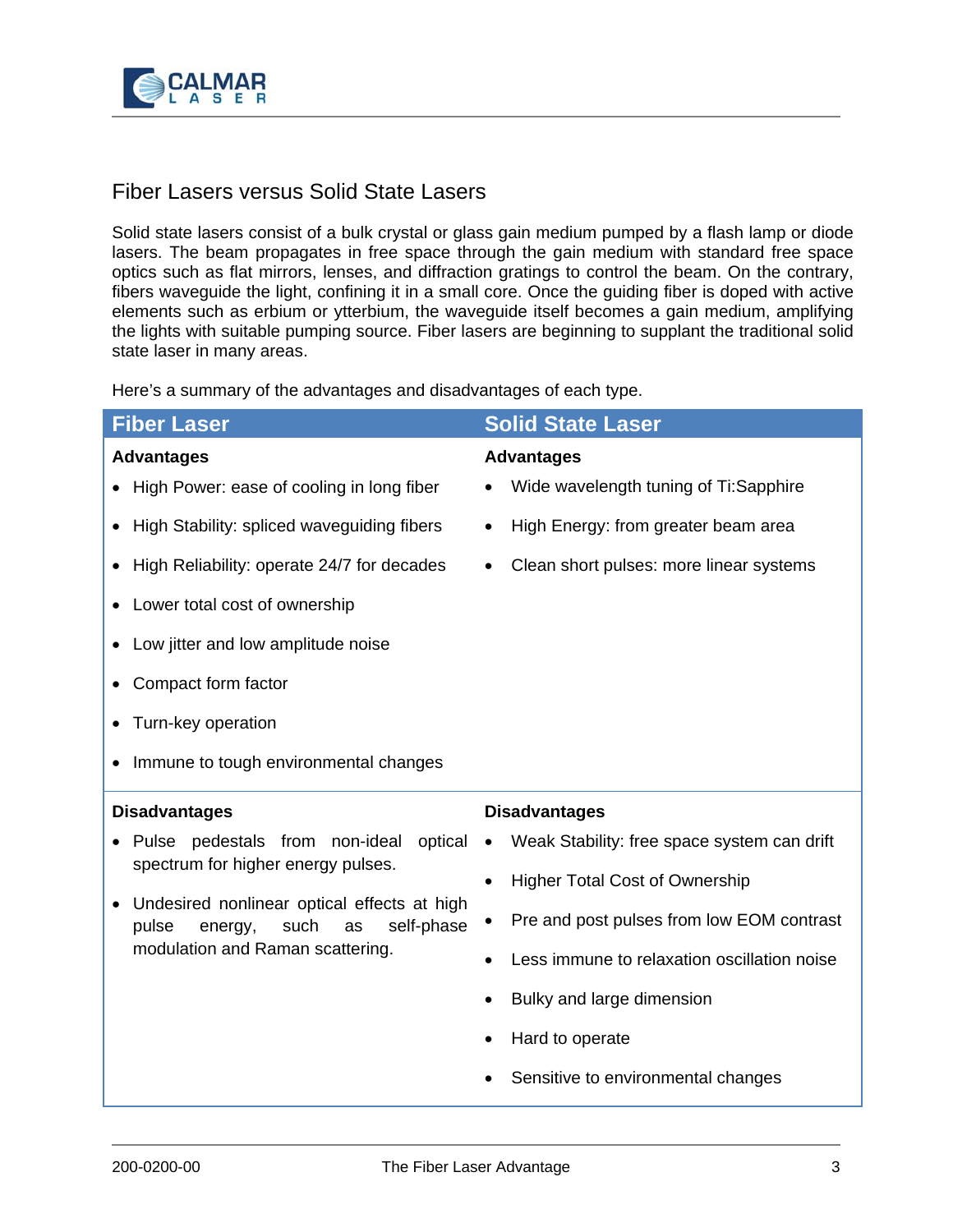

## Application Type

Applications where fiber lasers are considered the best choice today include high quality low power seed lasers; high average power CW lasers; compact lasers needs; or OEM applications where long term reliability and hands-free stability is required.

Applications where solid state lasers are considered the best choice today include high pulse energy and short pulse systems; laboratory systems where flexibility is needed and manual realignment is acceptable; or a very wide turning range is needed such as a Ti:Sapphire system.

Also, a high power solid state system will often start with a stable fiber laser seed source for lower cost, smaller size, and greater reliability.

#### **Technology**

Calmar Laser's femtosecond laser sources are passively or actively mode-locked fiber lasers. Passive mode-locking makes these lasers easier to operate than actively mode-locked lasers, as no external RF clock signal is required, and little or no warm-up time is needed. Temperature control is also less of an issue with passively mode-locked lasers.

Also Calmar Laser's passively mode-locked lasers can produce pulses as short as 80 fs long. Repetition rates are fixed in the range 10 - 100 MHz, depending on cavity length. The peak output power of a femtosecond laser is, of course, high due to the short pulse durations, and peak powers up to 10 KW can be achieved using an integrated EDFA. Figure 1 shows a simplified schematic of a passively mode-locked fiber laser.



*Figure 1 Schematic of Passively Mode-locked Fiber Laser*

Since Calmar's fiber lasers are manufactured from discrete components, dispersive and nonlinear effects can be carefully controlled. Pulse shape is transform-limited, and the pedestal is typically 20dB lower than the signal.

The RZ pulses from Calmar's lasers are ideally suited for testing and characterization at 40 Gb/s and higher. Wavelength can be tuned from 1535 nm to 1560nm with a simple adjustment from the front panel of the laser.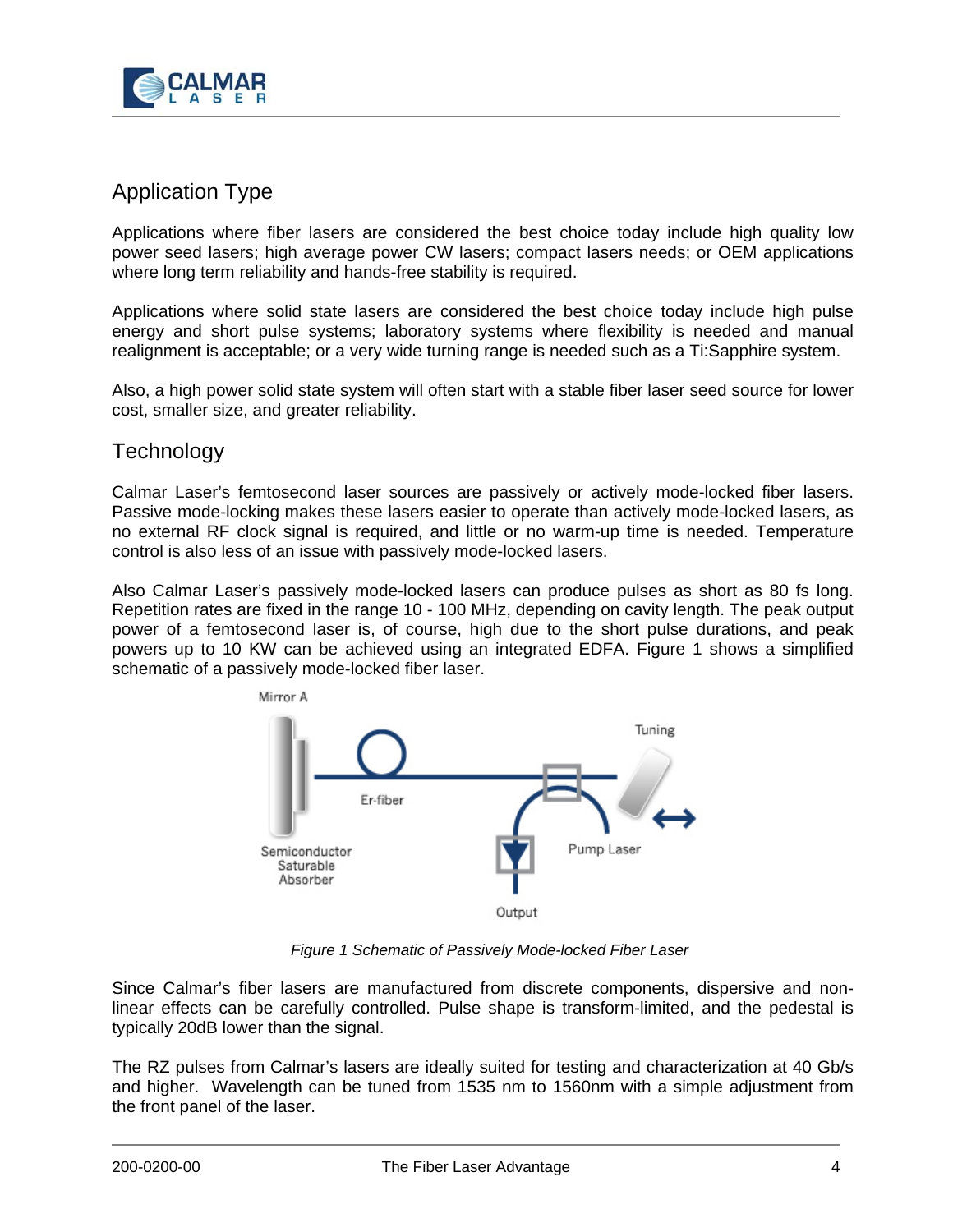

The capability to phase-lock the repetition rate to an external clock is available as an optional upgrade. In this scenario, a low jitter phase lock loop precisely tracks the laser repetition rate to an external clock. This feature is particularly useful for optical sampling applications.

Calmar's lasers are recognized for their stability, as demonstrated by their low timing jitter and low amplitude noise, thereby ensuring that the quality of the laser output meets even the most stringent test requirements.

Femtosecond fiber lasers are an ideal source for testing the impulse response of optical receivers. Calmar's femtosecond lasers, which can have a pulse width as short as 80 fs, can be used to test optical receivers with bandwidths larger than 200 GHz.

#### Fiber Laser's Power Handling Capability

Fiber lasers can handle large amounts of average power, and are often the choice for high power systems. The passive fiber is transparent and low loss. The gain fibers are long and thin, allowing effective cooling of a large amount of heat. Furthermore, most of the heat loss is generated in a diode laser separate from the fiber, and the fiber gain can be relatively efficient with low amounts of heat generation.

As an example, single mode fiber lasers with output power in the kilowatt regime are used for industrial applications such as machining. However, these high power lasers are operated in CW or long pulse mode. The only issue is how to get enough laser pump power into the fiber. This has been solved by the use of double-clad fibers that allow multimode pumping in the large cladding area while the single-mode signal is generated in the small core region. Thus the output of many high power laser diodes can be coupled into the same double-clad fiber simultaneously with various coupling schemes.

Ultrashort pulses are a new technology with many applications from sampling to non-thermal machining. Fiber lasers provide a stable and reliable mode-locked platform for generation of these pulses. Ultrashort fiber lasers are the primary expertise of Calmar Laser. But high-energy shortpulse light propagating in a small diameter fiber creates numerous nonlinear problems. First is the generation of self phase modulation. The light power itself will change the index of refraction in which it propagates. It causes, in many cases, undesirable effects such as optical spectral broadening and ill defined frequency chirp that prevents efficient pulse compression. A second problem is stimulated Raman scattering, or the creation of new light at shifted wavelengths via molecular vibration states in the glass fiber itself. Once triggered, it depletes the power in desired signal wavelengths, often limiting ultimate obtainable energy from the fiber system. These nonlinear effects can distort pulse shapes and modify the optical spectrum. Although the effects are usually detrimental, they can sometimes be useful in different manipulation, such as a Soliton wave, or for expanding the gain spectrum to get a shorter pulse. Ultrafast fiber lasers are dominated by nonlinear optical effects, which is rare in the free space optical world. Fortunately, Calmar knows how to deal with the effects and with proper engineering can use nonlinear optical effects to advantage in laser systems.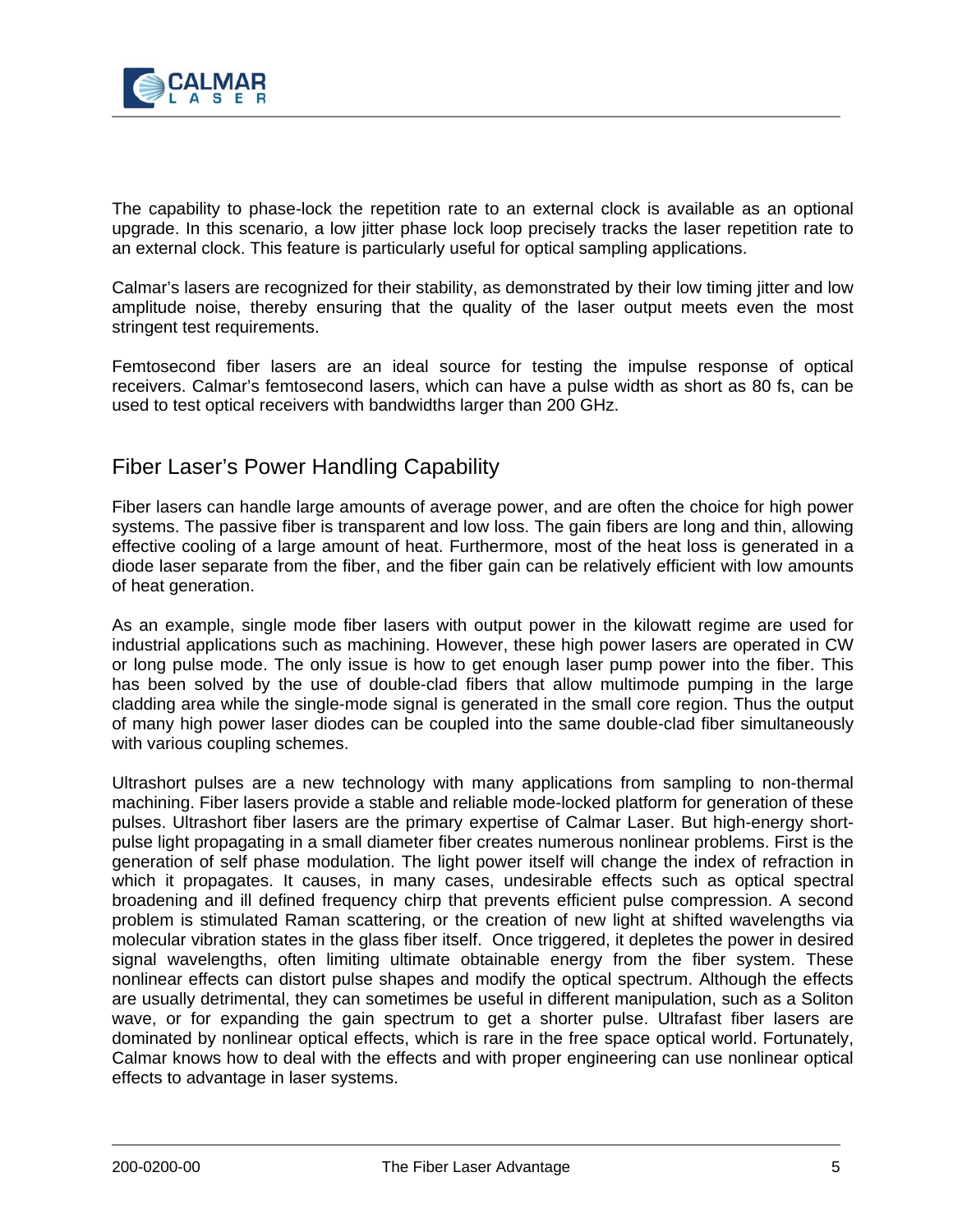

As the peak power of the light increases, the nonlinear effects become stronger. Several methods are used to lower the peak intensity effects, to allow more pulse energy to be handled. First, the short pulse is spread out in time by frequency, or chirped. A typical method uses a diffraction grating pair, although fiber counterparts exist. After the pulse has traveled through the fiber optical system, the pulse can be recompressed back to an ultra-short pulse. This recompression may need to be done in free space if the peak pulse intensity is too high to allow further propagation in a fiber. Second, a larger diameter fiber core can be used. Recently, large mode aperture fibers have been developed that can increase the fiber area by an order of magnitude or more, while remaining single mode. Finally, new photonic band gap fibers use an air core with much less nonlinear effects. These PBG fibers are just emerging and not yet reaching commercial use.

As the optical pulse energy increases, fiber damage may occur, usually at the entrance or exit of the fiber. However, this damage limit is usually well above the effects of nonlinear processes within the fiber.

In sum, fiber lasers can generate and handle very high average powers, in the kilowatts and above. But short pulses provide serious challenges. Today, the practical limit of sub-picosecond pulse generation in a fiber is in the 10s of µJ, and then only with an external re-compressor.

#### **Performance**

The following test results give an indication of the performance of Calmar's Femtosecond Fiber Lasers.



*Figure 2 Typical Autocorrelation Traces and Spectrum for FPL systems*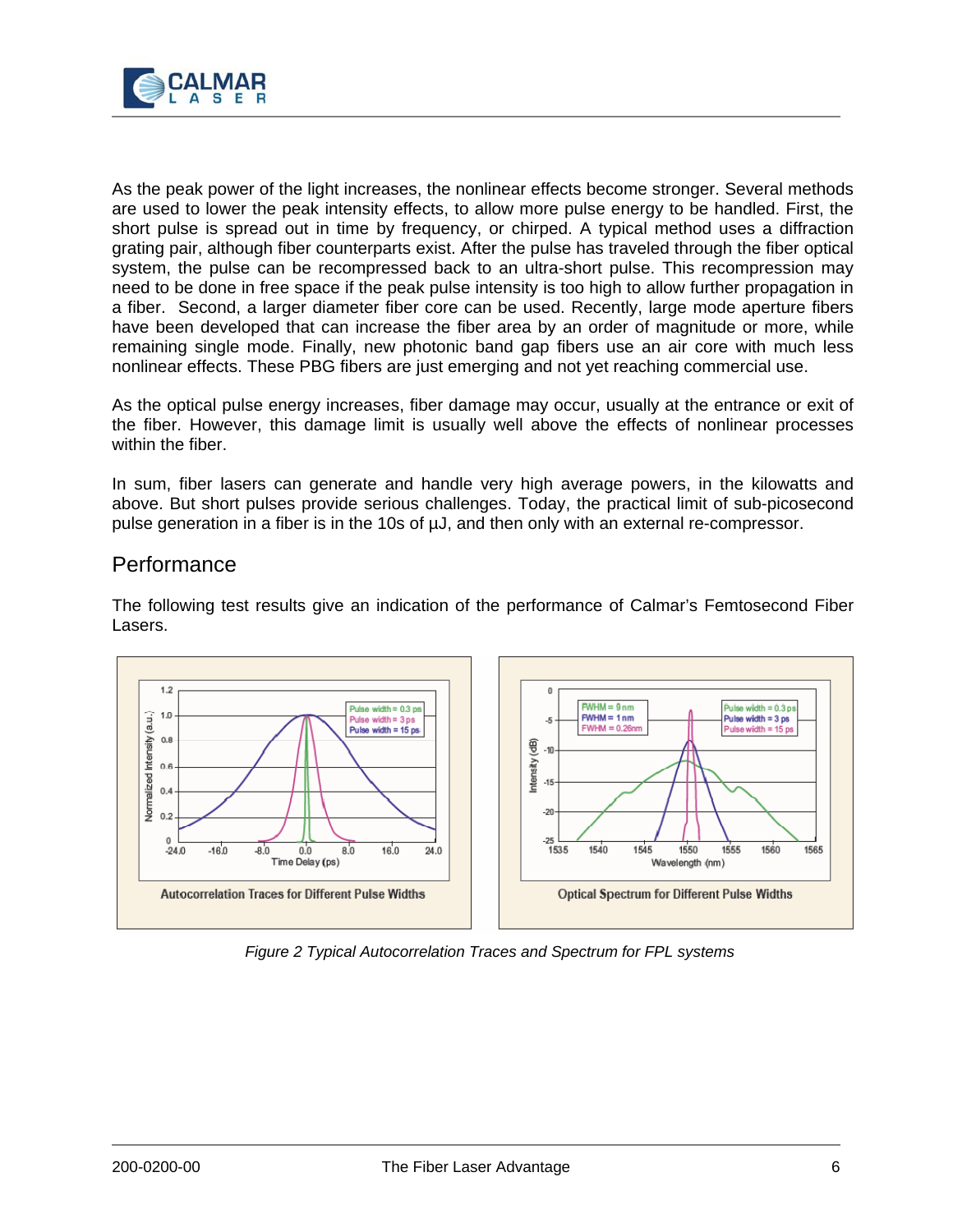

## Packaging

A fiber laser system can easily be rack mounted, or placed as a module inside customer equipment. Access is not required as the fiber laser will stay aligned for the life of the laser.



*Figure 3 Examples of passively mode locked laser packages offered by Calmar Laser*

A fiber laser looks and operates much like any other electronic instrument. No special care or periodic maintenance is required other than recalibration as desired.